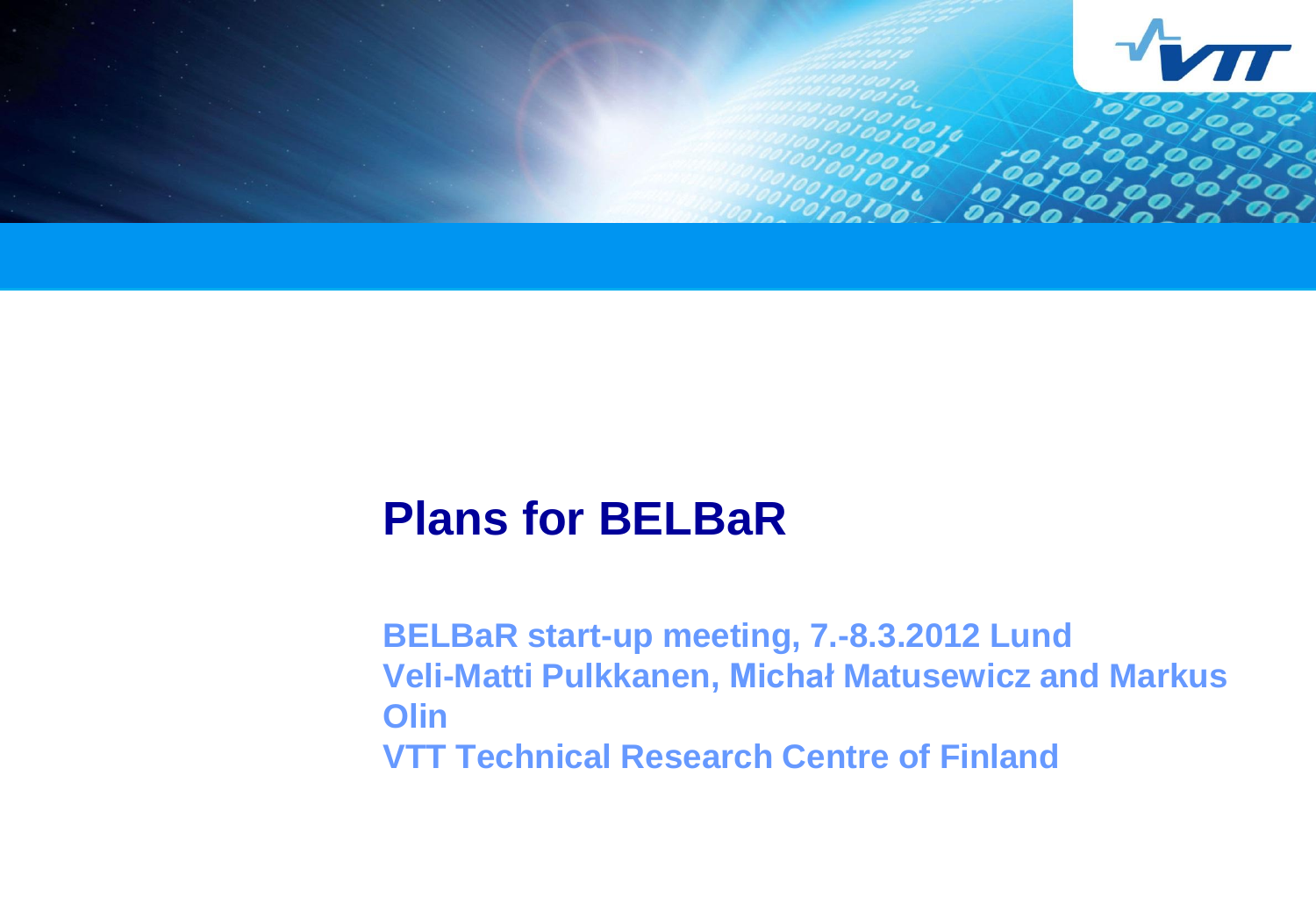

## **Work packages**

- WP1
	- **Safety assessments: current status**
- WP2
	- **Erosion experiments**
- WP5
	- **Modelling**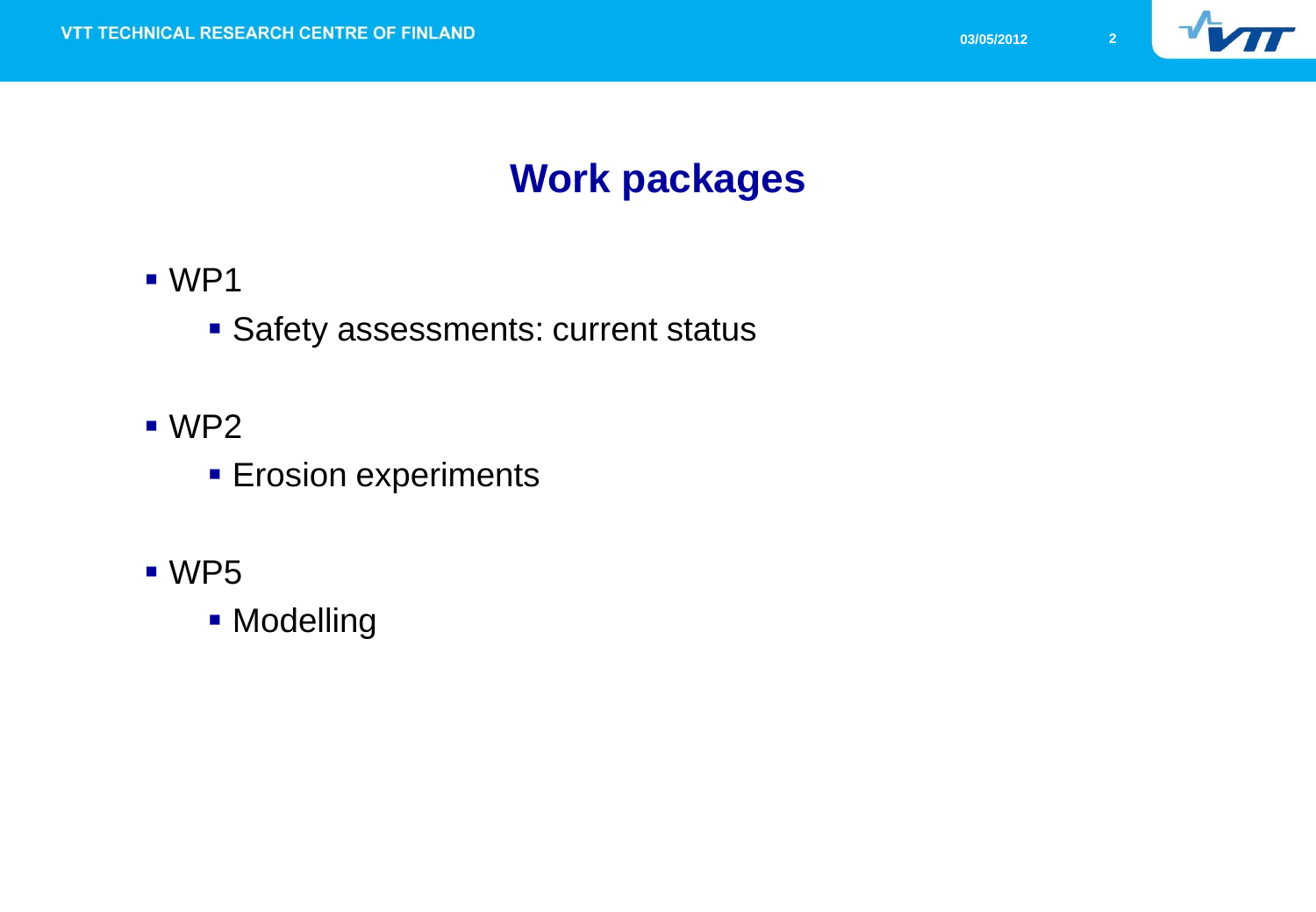

SAXS graph by Ville Liljeström, Michal Matusewicz, Kari Pirkkalainen, Jussi-Petteri Suuronen, HU & VTT

# **Erosion experiments: background (1/2)**

- **Techniques used in bentonite studies in Finnish** Research Programme on Nuclear Waste Management (KYT):
	- Small angle X-ray scattering, X-ray diffraction
		- microstructure: interlamellar spacing, stacks...
		- HU & VTT
	- X-ray tomography
		- density distribution in 3D
		- **displacement field**
		- JyU & VTT

X-ray tomography pictures by Markku Kataja et. al., JyU



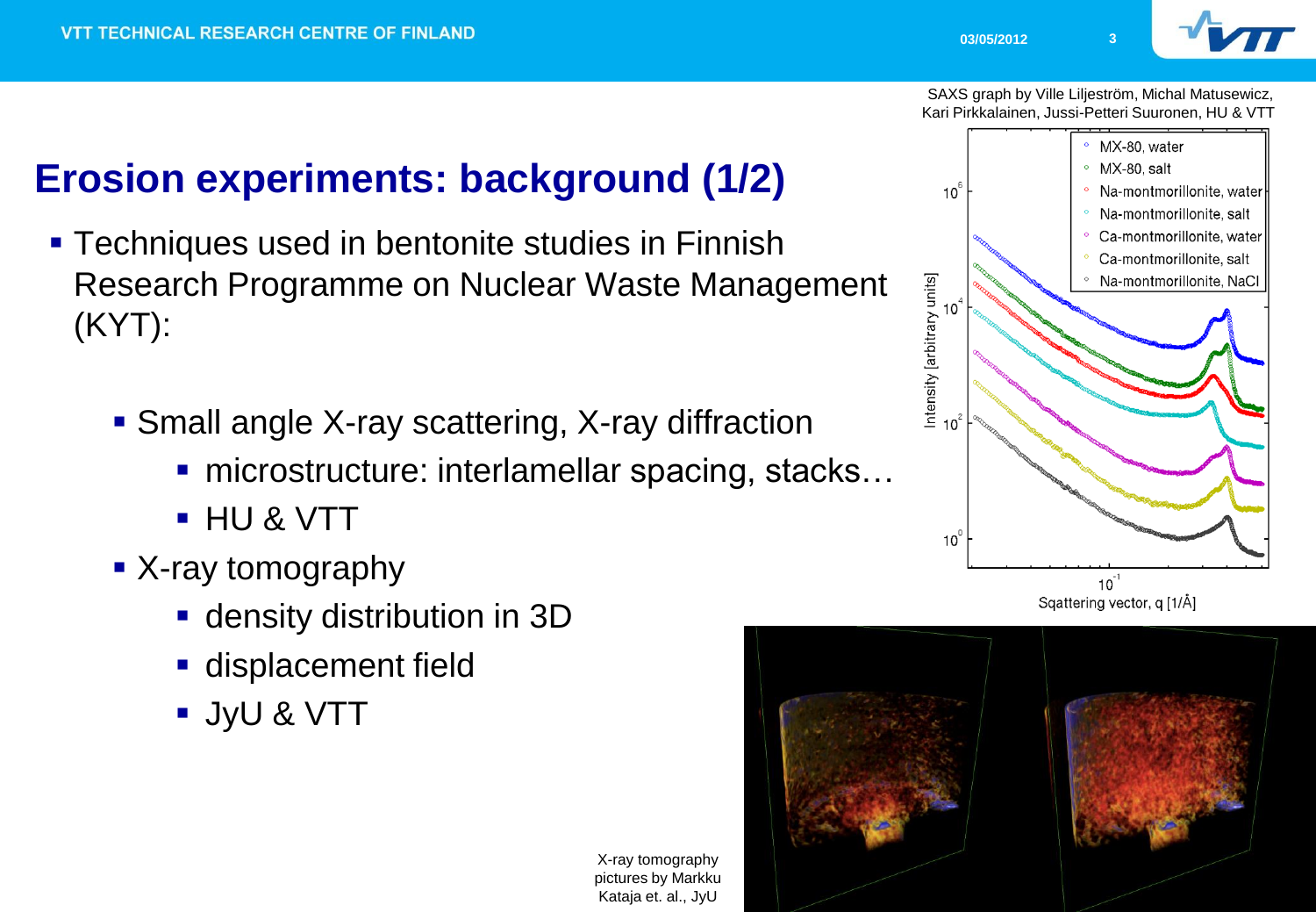

### **Erosion experiments: background (2/2)**

- Work done at B+Tech
	- **glacial erosion laboratory scale** experiments





photos and picture by Tim Schatz, B+Tech

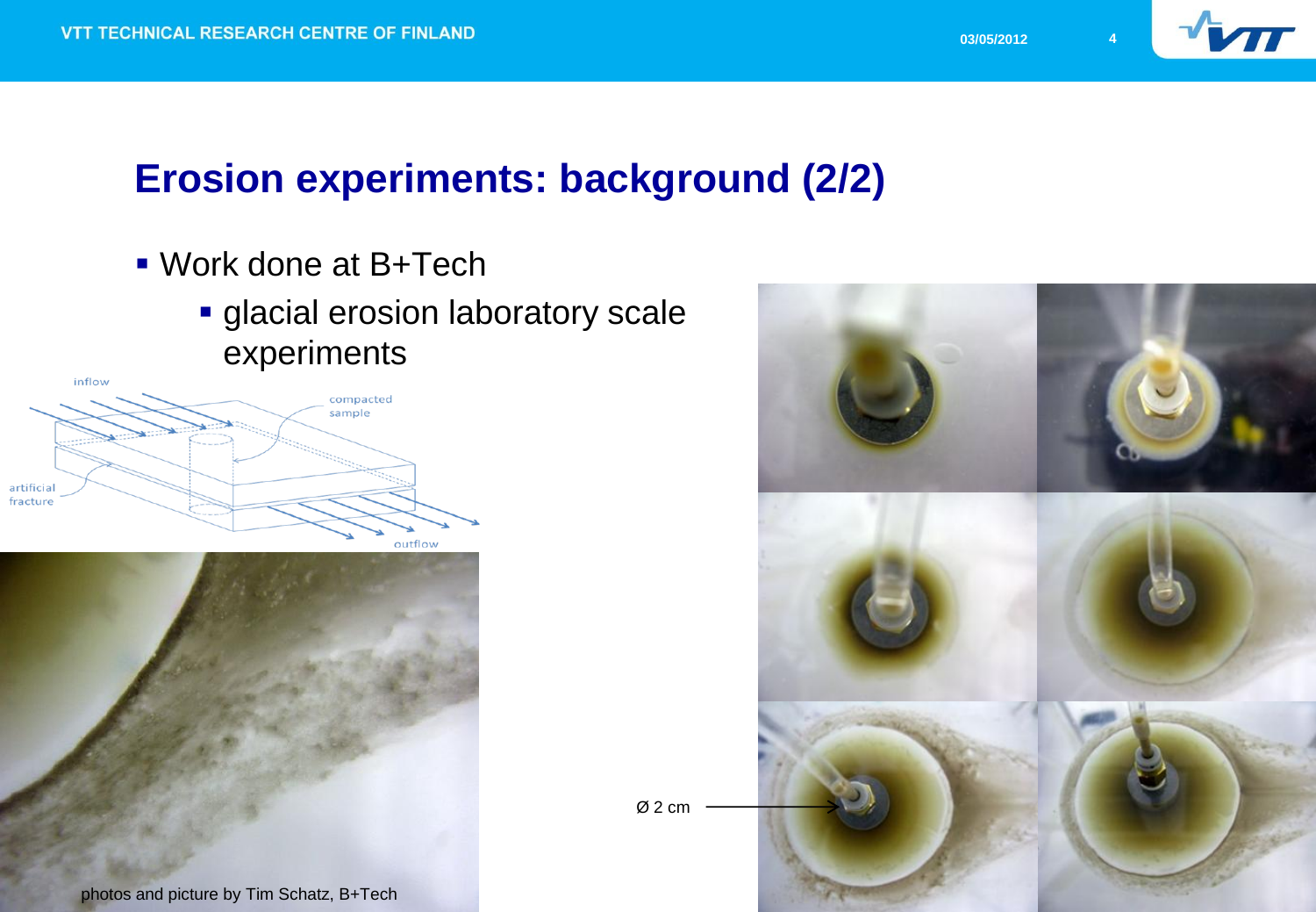

#### **Erosion experiments: plans (1/2)**



- **Information of the microstructure from solid part towards eroding edge**
- **planning the experimental setup carefully and preparing the samples** are the keys to make this combination work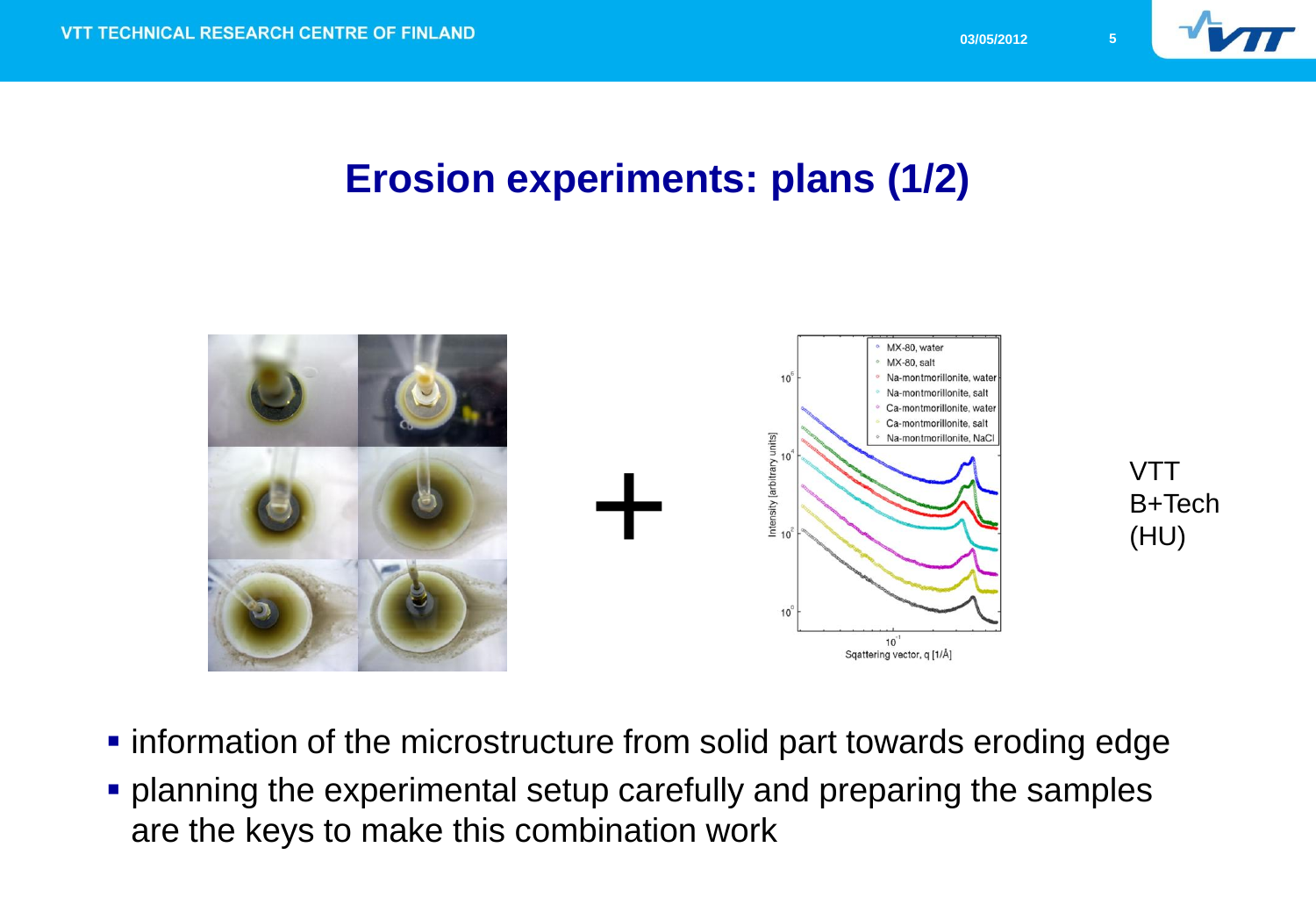

**VTT** 

JyU

B+Tech

#### **Erosion experiments: plans (2/2)**



3D distribution of bentonite density, displacement field of bentonite

- experimental setup mimics the B+Tech's lab experiment geometry
	- capillary tubes, ...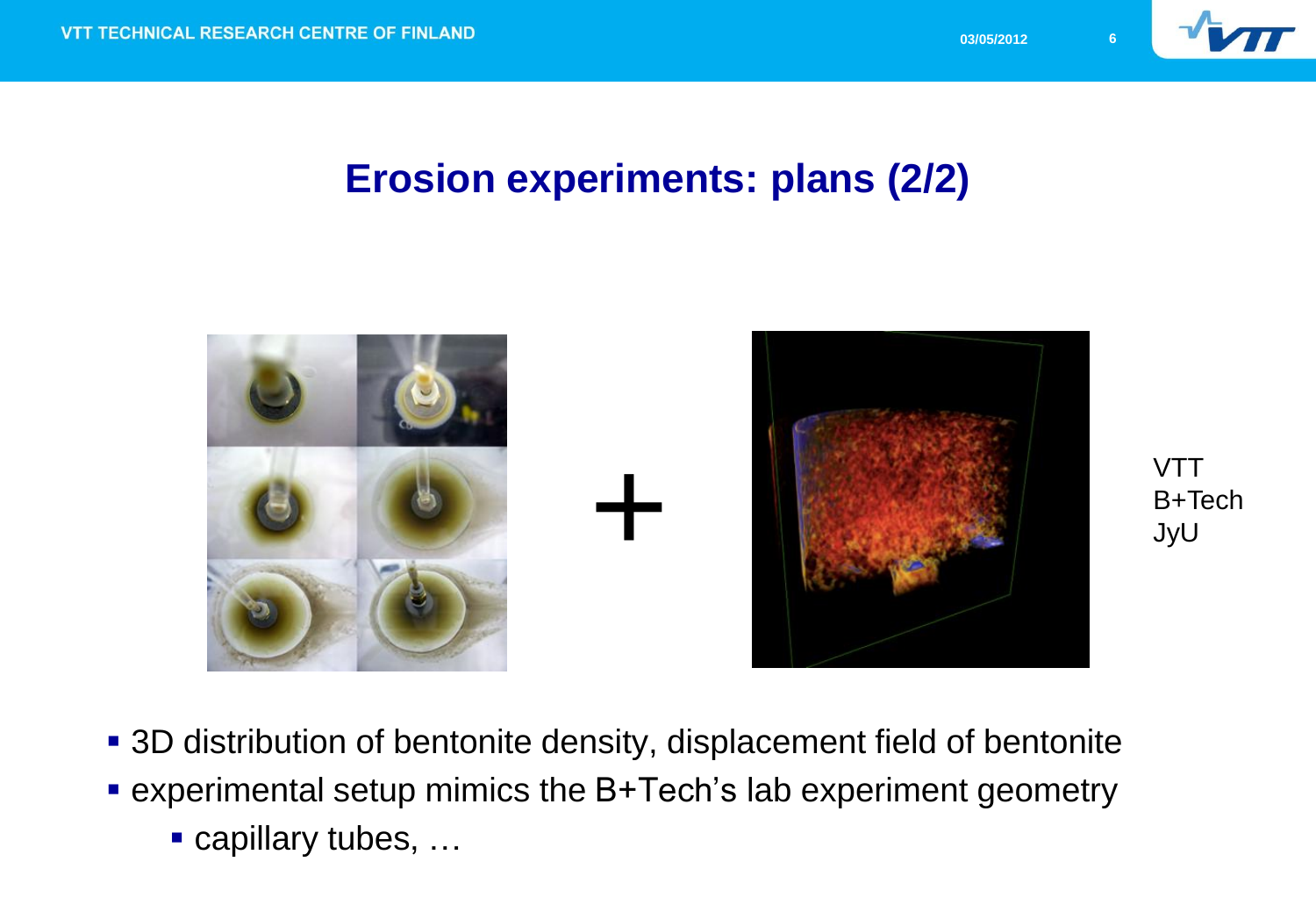# **Modelling plans (1/2)**

- eroding bentonite: solid + gel + particles (colloids)
- model development process (solid + gel):
	- 1. collect the experimental evidence obtained this far
	- 2. choose a material model that is supported by the evidence (viscous, plastic, visco-elastic, visco-plastic…)
	- 3. give feedback for the experimentalists (which parameters are needed)
	- 4. get results from the experiments
	- 5. update the model if needed
	- 6. final model



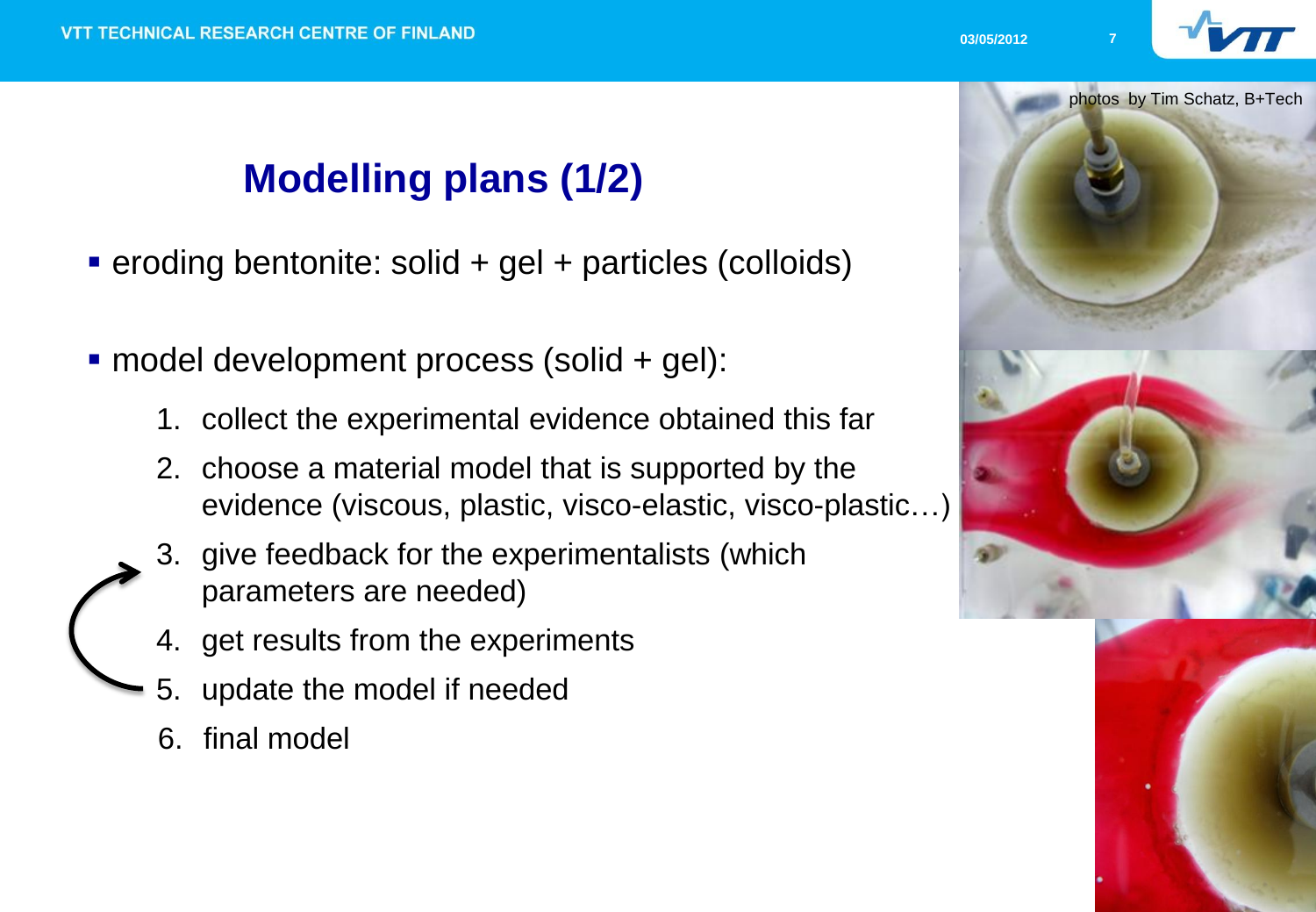

# **Modelling plans (2/2)**

- **Bentonite-water interface** 
	- **Detachment of the eroded mass** 
		- **Experiments & analysis needed**
	- **Transport of the eroding mass (particles,** colloids, …)
	- **Collaboration with KIT?**